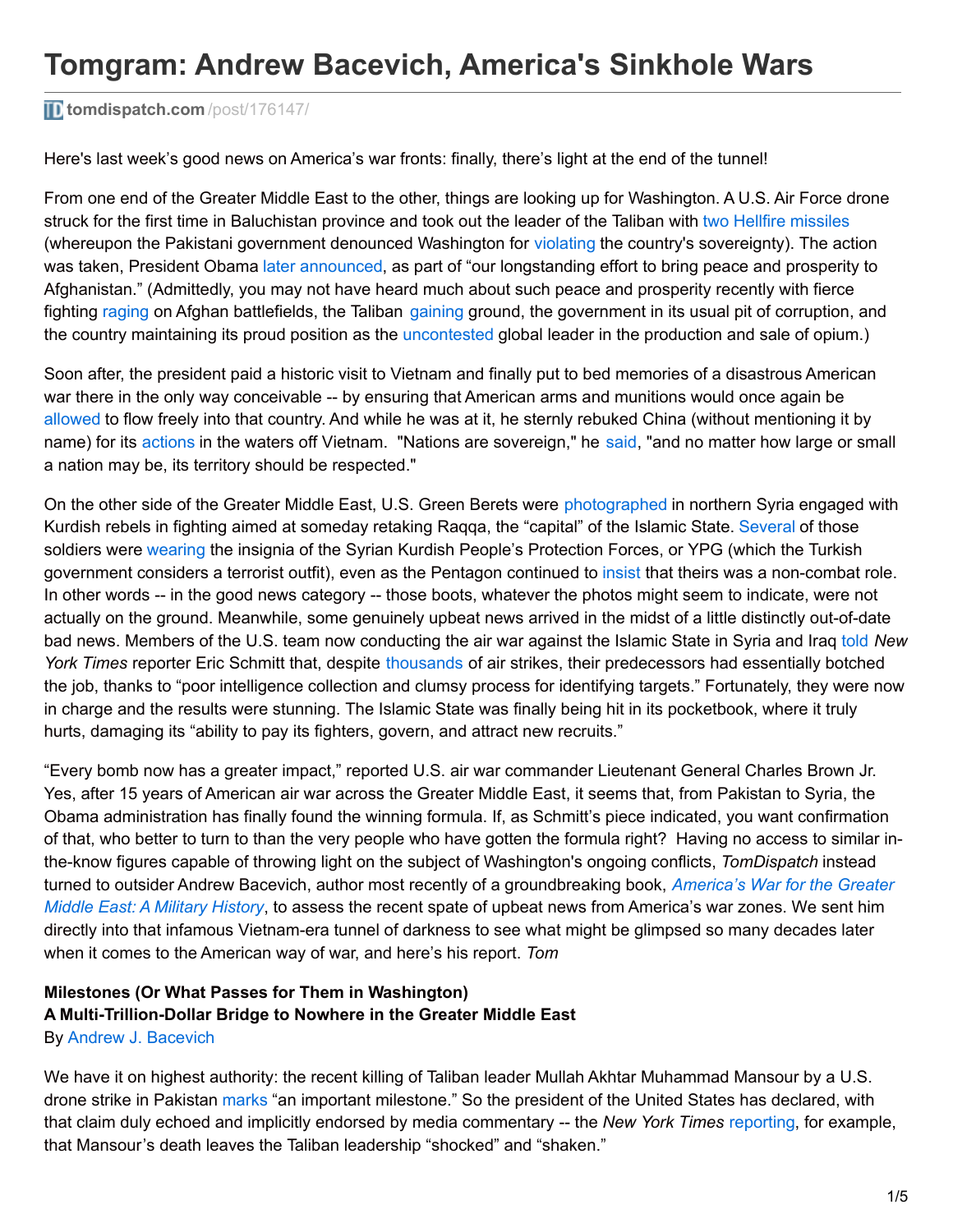But a question remains: A milestone toward what exactly?

Toward victory? Peace? Reconciliation? At the very least, toward the prospect of the violence abating? Merely posing the question is to imply that U.S. military efforts in Afghanistan and elsewhere in the Islamic world serve some larger purpose.

Yet for years now that has not been the case. The assassination of Mansour instead joins a long list of previous milestones, turning points, and landmarks briefly heralded as significant achievements only to prove much less than advertised.

One imagines that Obama himself understands this perfectly well. Just shy of five years ago, he was urging Americans to "take comfort in knowing that the tide of war is receding." In Iraq and Afghanistan, the president insisted, "the light of a secure peace can be seen in the distance."

"These long wars," he [promised](https://www.whitehouse.gov/the-press-office/2011/06/22/remarks-president-way-forward-afghanistan), were finally coming to a "responsible end." We were, that is, finding a way out of Washington's dead-end conflicts in the Greater Middle East.

Who can doubt Obama's sincerity, or question his oft-expressed wish to turn away from war and focus instead on unattended needs here at home? But wishing is the easy part. Reality has remained defiant. Even today, the wars in Iraq and Afghanistan that George W. Bush bequeathed to Obama show no sign of ending.

Like Bush, Obama will bequeath to *his* successor wars he failed to finish. Less remarked upon, he will also pass along to President Clinton or President Trump new wars that are his own handiwork. In Libya, Somalia, Yemen, and several other [violence-wracked](http://www.tomdispatch.com/blog/176042/tomgram%3A_nick_turse,_nothing_succeeds_like_failure) African nations, the Obama legacy is one of [ever-deepening](http://www.tomdispatch.com/blog/176070/tomgram:_nick_turse,_america) U.S. military involvement. The almost certain prospect of a further accumulation of briefly celebrated and quickly forgotten "milestones" beckons.

During the Obama era, the tide of war has not receded. Instead, Washington finds itself drawn ever deeper into conflicts that, once begun, become interminable -- wars for which the vaunted U.S. military has yet to devise a plausible solution.

#### **The Oldest (Also Latest) Solution: Bombs Away**

Once upon a time, during the brief, if heady, interval between the end of the Cold War and 9/11 when the United States ostensibly reigned supreme as the world's "sole superpower," Pentagon field manuals [credited](http://www.fprado.com/armorsite/US-Field-Manuals/FM-100-5-Operations.pdf) U.S. forces with the ability to achieve "quick, decisive victory -- on and off the battlefield -- anywhere in the world and under virtually any conditions." Bold indeed (if not utterly delusional) would be the staff officer willing to pen such words today.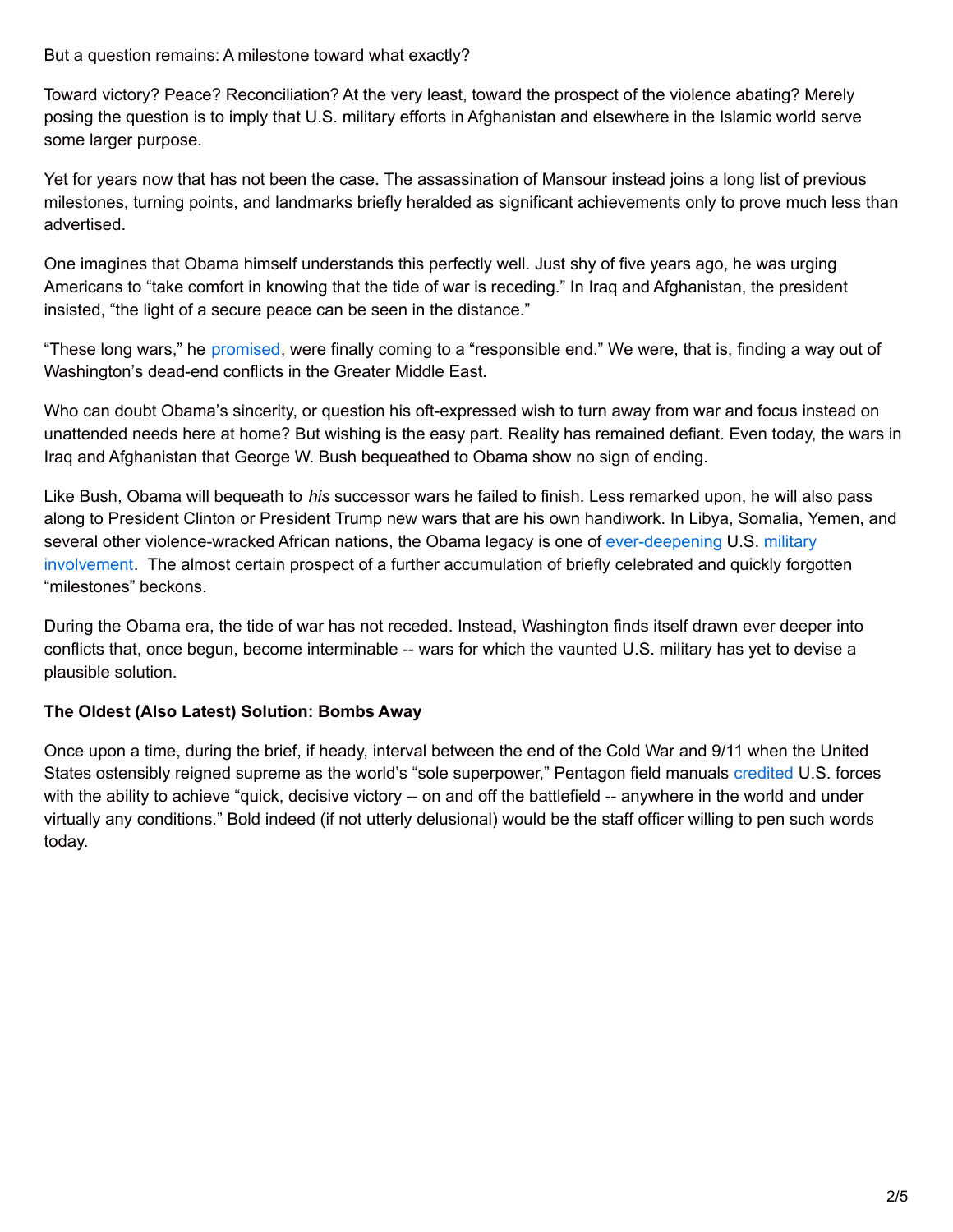To be sure, the United States military routinely demonstrates astonishing technical prowess -- putting a pair of Hellfire missiles through the roof of the taxi in which Mansour was riding, for example. Yet if winning -- that is, ending wars on conditions favorable to our side -- offers the measure of merit by which to judge a nation's military forces, then when put to the test ours have been found wanting.

Not for lack of trying, of course. In their quest for a formula that might actually [accomplish](http://media2.s-nbcnews.com/j/msnbc/Components/ArtAndPhoto-Fronts/COVER/080501/g-cvr-080501-mission-10a.grid-6x2.jpg) the mission, those charged with directing U.S. military efforts in the Greater Middle East have demonstrated notable flexibility. They have employed overwhelming force and "shock-and awe." They have tried regime change (bumping off Saddam Hussein and Muammar Gaddafi, for example) and "decapitation" (assassinating Mansour and a [host](http://www.tomdispatch.com/post/175988/tomgram%3A_andrew_cockburn,_how_assassination_sold_drugs_and_promoted_terrorism/) of other militant leaders, including Osama Bin Laden). They have invaded and occupied countries, even giving military-style nation-building a whirl. They have experimented with counterinsurgency and counterterrorism, peacekeeping and humanitarian intervention, retaliatory strikes and preventive war. They have operated overtly, covertly, and through proxies. They have equipped, trained, and advised -- and when the beneficiaries of these exertions have [folded](http://www.tomdispatch.com/post/176055/tomgram%3A_andrew_bacevich,_vietnamization_2.0/) in the face of the enemy, they have equipped, trained, and advised some more. They have converted American



New York Fines bestselling anthon<br>of Boson's of Trust and The Limits of Pe

# Buy the book

reservists into quasi-regulars, subject to repeated combat tours. In imitation of the corporate world, they have outsourced as well, [handing](http://www.defenseone.com/threats/2016/02/back-iraq-us-military-contractors-return-droves/126095/) over to profit-oriented "private security" firms functions traditionally performed by soldiers. In short, they have labored doggedly to translate American military power into desired political outcomes.

In this one respect at least, an endless [parade](http://www.thedailybeast.com/articles/2016/03/31/exclusive-21-generals-lead-an-isis-war-the-u-s-denies.html) of three- and four-star generals exercising command in various theaters over the past several decades have earned high marks. In terms of effort, they deserve an A.

As measured by outcomes, however, they fall well short of a passing grade. However commendable their willingness to cast about for some method that might actually work, they have ended up waging a war of attrition. Strip away the light-at-the-end-of-the-tunnel reassurances regularly heard at Pentagon press briefings or in testimony presented on Capitol Hill and [America's](http://www.amazon.com/dp/0553393936/ref=nosim/?tag=tomdispatch-20) War for the Greater Middle East proceeds on this unspoken assumption: if we kill enough people for a long enough period of time, the other side will eventually give in.

On that score, the prevailing Washington gripe directed at Commander-in-Chief Obama is that he has not been willing to kill enough. Take, for example, a recent *Wall Street [Journal](http://www.wsj.com/articles/take-the-gloves-off-against-the-taliban-1463783106)* op-ed penned by that literary odd couple, retired General David Petraeus and Brookings Institution analyst Michael O'Hanlon, that appeared under the pugnacious headline "Take the Gloves Off Against the Taliban." To turn around the longest war in American history, Petraeus and O'Hanlon argue, the United States just needs to drop more bombs.

The rules of engagement currently governing air operations in Afghanistan are, in their view, needlessly restrictive. Air power "represents an asymmetric Western advantage, relatively safe to apply, and very effective." (The piece omits any mention of incidents such as the October 2015 [destruction](http://www.tomdispatch.com/blog/176069/tomgram%3A_laura_gottesdiener,_the_angel_of_death/) of a Doctors Without Borders hospital in the Afghan provincial capital of Kunduz by a U.S. Air Force gunship.) More ordnance will surely produce "some version of victory." The path ahead is clear. "Simply waging the Afghanistan air-power campaign with the vigor we are employing in Iraq and Syria," the authors write with easy assurance, should do the trick.

When armchair generals cite the ongoing U.S. campaign in Iraq and Syria as a model of effectiveness, you know that things must be getting desperate.

Granted, Petraeus and O'Hanlon are on solid ground in noting that as the number of U.S. and NATO troops in Afghanistan has decreased, so, too, has the number of air strikes targeting the Taliban. Back when more allied boots were on the ground, more allied planes were, of course, overhead. And yet the 100,000 [close-air-support](http://www.afcent.af.mil/Portals/82/Documents/Airpower summary/03 - 31 March 2016 Airpower Summary.pdf?ver=2016-04-09-055912-003) sorties flown between 2011 and 2015 -- that's more than one sortie per Taliban fighter -- did not, alas, yield "some version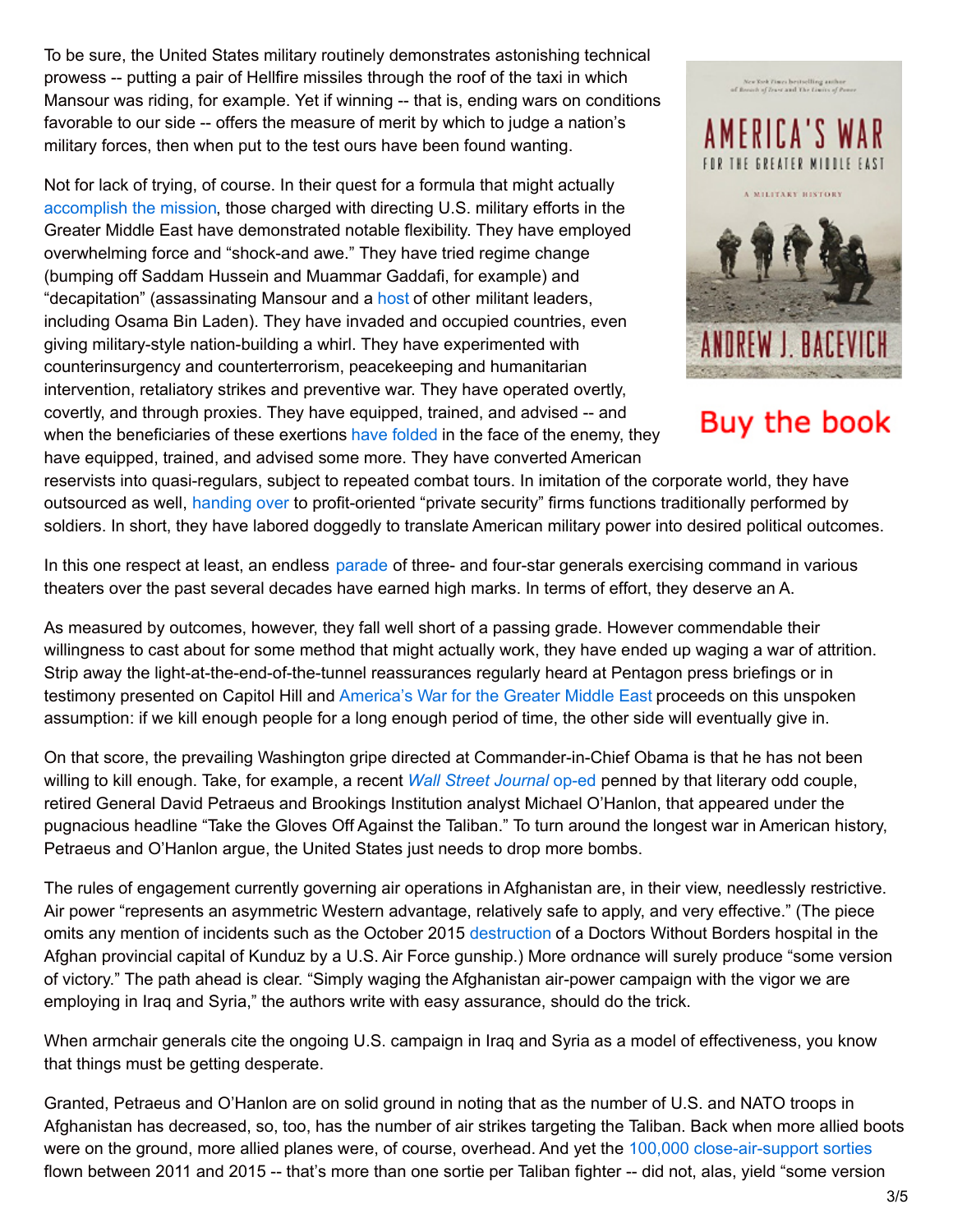of victory." In short, we've already tried the Petraeus-O'Hanlon take-the-gloves-off approach to defeating the Taliban. It didn't work. With the Afghanistan War's 15th anniversary now just around the corner, to suggest that we can bomb our way to victory there is towering nonsense.

#### **In Washington, Big Thinking and Small**

Petraeus and O'Hanlon characterize Afghanistan as "the eastern bulwark in our broader Middle East fight." Eastern sinkhole might be a more apt description. Note, by the way, that they have nothing useful to say about the "broader fight" to which they allude. Yet that broader fight -- undertaken out of the conviction, still firmly in place today, that American military assertiveness can somehow repair the Greater Middle East -- is far more deserving of attention than how to employ very expensive airplanes against insurgents armed with inexpensive Kalashnikovs.

To be fair, in silently passing over the broader fight, Petraeus and O'Hanlon are hardly alone. On this subject no one has much to say -- not other stalwarts of the onward-to-victory school, nor officials presently charged with formulating U.S. national security policy, nor members of the Washington commentariat eager to pontificate about almost anything. Worst of all, the subject is one on which each of the prospective candidates for the presidency is mum.

From Secretary of Defense Ashton Carter and Chairman of the Joint Chiefs of Staff General Joseph Dunford on down to the lowliest blogger, opinions about how best to wage a particular campaign in that broader fight are readily available. Need a plan for rolling back the Islamic State? Glad you [asked](http://www.understandingwar.org/report/strategy-defeat-islamic-state). Concerned about that new ISIS franchise in Libya? Got you [covered](http://www.thedailybeast.com/articles/2016/03/07/from-the-levant-to-libya-this-is-how-you-beat-isis.html). Boko Haram? Here's what you need to [know](http://www.cfr.org/nigeria/us-policy-counter-nigerias-boko-haram/p33806). Losing sleep over Al-Shabab? Take heart - - big thinkers are on the [case](http://foreignpolicy.com/2016/03/09/u-s-attacks-reveal-al-shababs-strength-not-weakness-somalia/).

As to the broader fight itself, however, no one has a clue. Indeed, it seems fair to say that merely defining our aims in that broader fight, much less specifying the means to achieve them, heads the list of issues that people in Washington studiously avoid. Instead, they prattle endlessly about the Taliban and ISIS and Boko Haram and al-Shabab.

Here's the one thing you need to know about the broader fight: *there is no strategy.* None. Zilch. We're on a multitrillion-dollar bridge to nowhere, with members of the national security establishment more or less content to see where it leads.

May I suggest that we find ourselves today in what might be called a Khe Sanh moment? Older readers will recall that back in late 1967 and early 1968 in the midst of the Vietnam War, one particular question gripped the national security establishment and those paid to attend to its doings: Can Khe Sanh hold?

Now almost totally forgotten, Khe Sanh was then a battlefield as well known to Americans as Fallujah was to become in our own day. Located in the northern part of South Vietnam, it was the site of a besieged and outnumbered Marine garrison, surrounded by two full enemy divisions. In the eyes of some observers, the outcome of the Vietnam War appeared to hinge on the ability of the Marines there to hold out -- to avoid the fate that had befallen the French garrison at Dien Bien Phu slightly more than a decade earlier. For France, the fall of Dien Bien Phu had indeed spelled final defeat in Indochina.

Was history about to repeat itself at Khe Sanh? As it turned out, no... and yes.

The Marines did hold -- a milestone! -- and the United States lost the war anyway.

In retrospect, it seems pretty clear that those responsible for formulating U.S. policy back then fundamentally misconstrued the problem at hand. Rather than worrying about the fate of Khe Sanh, they ought to have been asking questions like these: Is the Vietnam War winnable? Does it even make sense? If not, why are we there? And above all, does no alternative exist to simply pressing on with a policy that shows no signs of success?